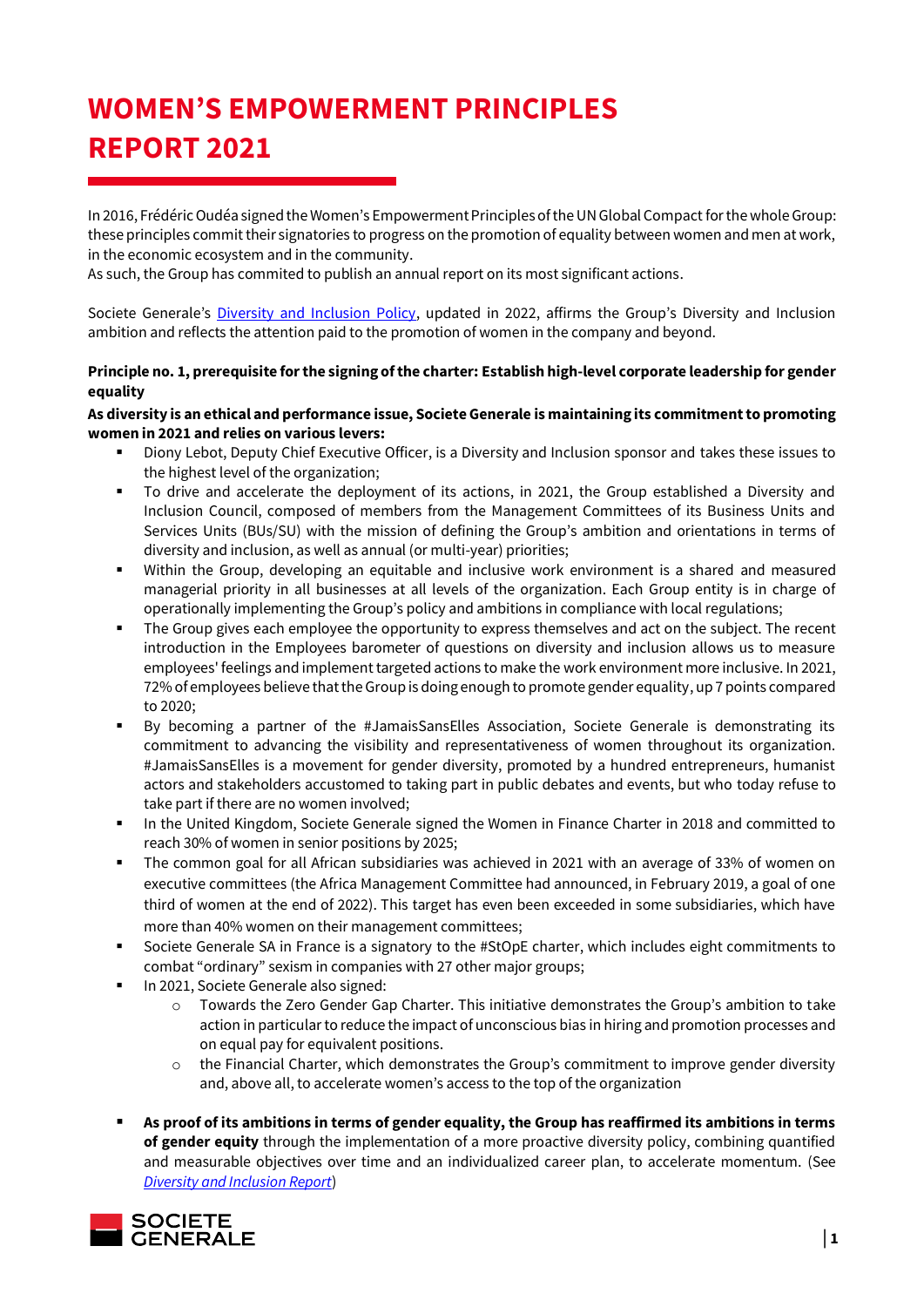**By 2023, the Group's management bodies must have a minimum of 30% women**, ensuring that this objective is met in both business and functions. This objective applies to the Strategic Committee, the Management Committee and the 160 main executives of the Group.

The Diversity and Inclusion indicators are presented annually to the **Board of Directors.**

## **At the end of 2021, the representation of women in the Group and in management bodies is as follows:**

| Share of women                             | 2018 | 2019 | 2020 | 2021 |
|--------------------------------------------|------|------|------|------|
| in the Group                               | 58%  | 57%  | 56%  | 56%  |
| in recruitment                             |      | 57%  | 57%  | 55%  |
| in promotions                              |      | 57%  | 58%  | 56%  |
| "Ambassadors" (Top 1400)                   | 25%  | 26%  | 27%  | 37%  |
| to the Board of Directors                  | 43%  | 43%  | 43%  | 42%  |
| within the Strategic Committee (Top 30)    |      | 20%  | 24%  | 23%  |
| within the Management Committee (Top 60)   | 23%  | 25%  | 29%  | 26%  |
| within the Group's key positions (Top 160) | 17%  | 19%  | 20%  | 25%  |

# **Principle 2: Treat all women and men fairly at work – respect and support human rights and non-discrimination**

# **In 2021, the Group strengthens its commitments to respect human rights, fight against discrimination and promote gender equality through various actions. (**See *[Report Corporate Culture and Ethical Principles](https://www.societegenerale.com/sites/default/files/documents/2022-03/Corporate-Culture-and-Ethical-Principles-2021.pdf)***):**

- **The global framework agreement with the international trade union federation UNI Global Union** on fundamental rights, renewed for an additional 12 months in January 2022, **covers 100% of the Group's workforce.** The agreement takes the form of regular exchanges with the UNI Global Union on the implementation of the commitments, the last meeting having taken place in January 2022;
- Developed in 2018, **the Inappropriate Workplace Behaviour Policy** took effect in 2019 to prevent and combat inappropriate behaviour. In this context, the procedure for reporting and dealing with inappropriate behaviour has been strengthened with the establishment of an alert mechanism and through the disciplinary sanctions policy;
- In addition, the risk management mechanisms associated have been strengthened:
	- $\circ$  As part of the French law of 03/2017 on the Duty of Vigilance, the Group has developed a Duty of Care Plan on Human Rights and Environment, which aims to prevent and mitigate serious breaches of human rights and fundamental freedoms, the health and safety of persons and the environment. TheGroup's risk management framework was reviewed and updated in 2021 (see *[Duty of Care](https://www.societegenerale.com/sites/default/files/documents/2022-03/Universal-Registration-Document-2022.pdf#page=341) Plan);*
	- $\circ$  In 2021, Societe Generale implemented internal audits to ensure compliance with the principles of non-discrimination and deployed five additional controls integrated into the internal control system in 2021 on the prevention of discrimination.
- In addition, more than 123 Group entities (98% of the Group's workforce) have policies or carry out local actions in favour of equal opportunities for women and men;
- Since 2013, Societe Generale SA's agreements relating to professional equality in France have enabled it to allocate €18.1 million to correct more than 8,034 gender wage gaps, business line, hierarchical level and equivalent seniority level in the company. The agreement on professional equality of 19 December 2018 was extended until 31 December 2022 and provides for the maintenance of all existing commitments (budget of €7 million divided as follows: €3 million in 2019, €2 million in 2020 and €2 million in 2021) and enriches them with new measures on the elimination of gender pay gaps: an additional budget of 3 million euros has been allocated for 2022 in this objective;
- In France, in 2021, this budget was used to adjust the fixed compensation of 864 women (average increase of 4.9%);
- **■** In France, the salary review on returning from maternity or adoption leave or childcare leave must be at least equal to the average adjustments made for employees in the same category. Quite often, this amount is

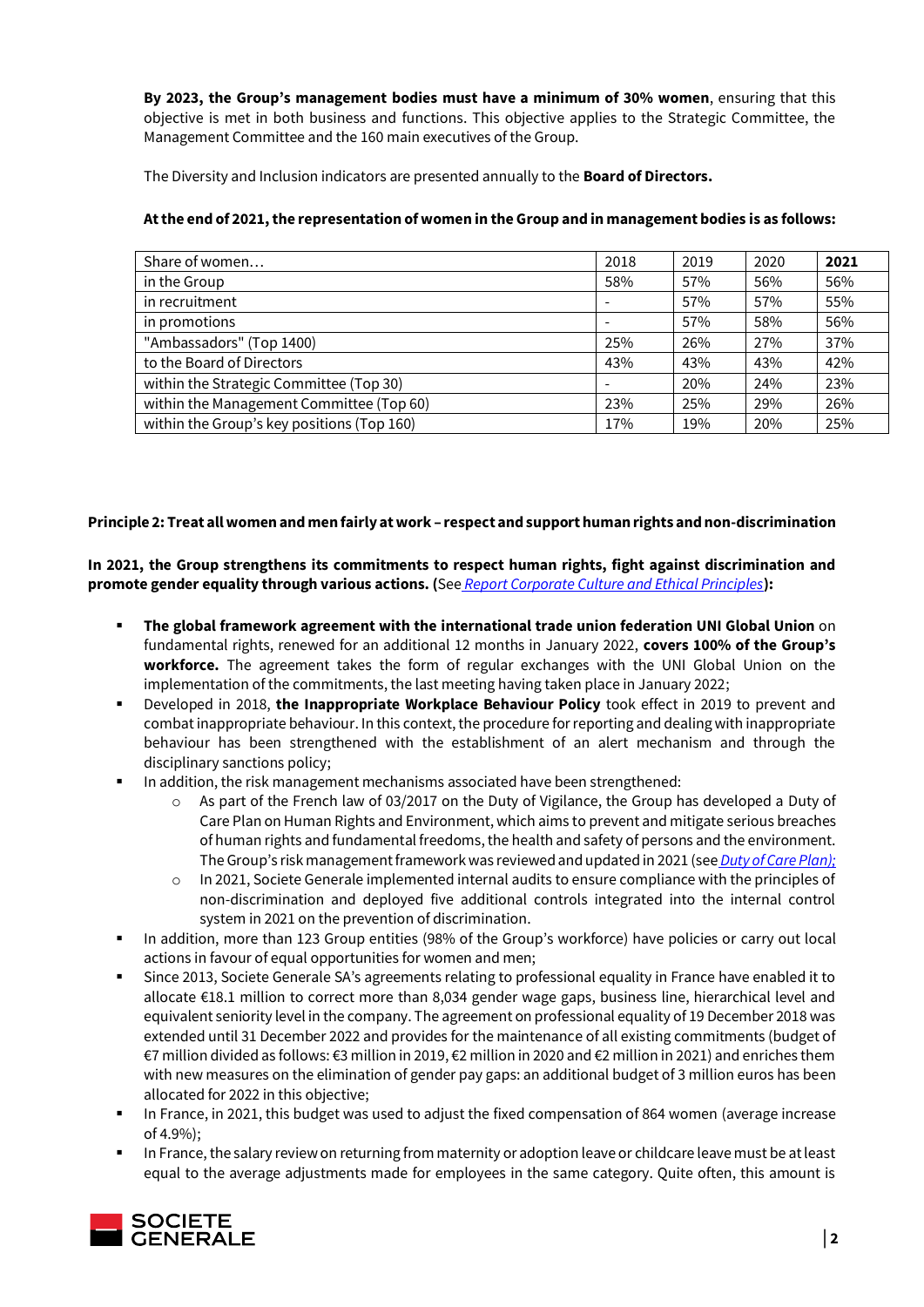exceeded due to application of the minimum raise. Fixed salaries are adjusted for all women returning from maternity or adoption leave.

#### **Principle 3: Ensure the health, safety and well-being of all women and men workers**

**Societe Generale ensures the health and safety of persons at the workplace [and in the performance of their](https://www.societegenerale.com/fr/responsabilite/employeur-responsable/sante-et-securite-au-travail)  [professional duties. The Group relies on its](https://www.societegenerale.com/fr/responsabilite/employeur-responsable/sante-et-securite-au-travail)** [Occupational Health and Safety policy,](https://www.societegenerale.com/sites/default/files/documents/Employeur_responsable/occupational-health-safety-policy.pdf) which is operationally implemented by local entities, taking into account their own laws and local contexts, without distorting its purpose. The Group implements this policy so that each employee has a safe working environment. This environment includes both the workplace and work practices, which must guarantee safety, physical and psychological health and quality of working conditions. The Group ensures that it complies with legal obligations regarding occupational health and safety throughout its entities and geographies. (See [Occupational Health and Safety](https://www.societegenerale.com/sites/default/files/documents/2022-03/Health%20and%20Safety%20Report_2021.pdf) Report)

**Among the many health actions** implemented within the Group, we can mention the following examples:

- In 2021, **stress prevention initiatives** were carried out in 118 Group subsidiaries and branches, covering 94% of Societe Generale's workforce. They aim to inform, train and accompany employees likely to encounter situations with psychosocial risks, through free assistance programs in partnership with specialists in the health or insurance sector, training and/or awareness of psychosocial risks, surveys and assessments of stress levels and relaxation and relaxation activities.
- Measures to **encourage participation in sport** Thus, for example:
	- o La Marocaine Vie (LMV) rewards employees participating in internal sports challenges with vouchers for online sports sessions;
	- o The entity Shine distributes 300 euros per year to employees for their registration for sports activities;
- Specific measures have been put in place, in collaboration with the Group's social workers and occupational medicine, to best support employees who are **victims of violence within the couple;**
- **Specific measures in favour of parenthood:**
	- $\circ$  94 entities covering 90% of the Group's workforce benefit from maternity leave arrangements that go beyond local regulations and 70 entities covering 69% of the Group's workforce benefit from paternity leave arrangements that go beyond local regulations. Overall, Group employees have a minimum of 12 weeks of maternity leave. For example:

- In Brazil, the legislative rule provides for 16 weeks for maternity leave. Banco SG Brasil SA adds 8 additional weeks;

- In Sweden, the Group offers a supplement to the allowance granted to the employee by the social insurance fund, for a total of 360 days, until the child is 18 months old;

- $\circ$  Since July 1, 2021, in France, the father benefits from paternity and foster leave of the child of 25 calendar days divisible (32 days in case of multiple births);
- o 71 entities covering 86% of the Group's workforce have **daycare benefits**. For example, in France, permanent employees get a regular spot in inter-company daycare service. Within SG Hong Kong, the Family-Friendly policy includes the provision of a corporate daycare for employees;
- o Komercni Banka (Czech Republic) has a «**Maternity Programme**» which facilitates the return of employees after a maternity leave (maintenance of exchanges during the leave, facilitation of return with the possibility of working part-time, access to training);
- o Within GBIS, the **"KeepinTouch" mentoring program** was deployed to maintain a connection with women during their maternity leave and facilitate their return to work. Conferences dedicated to fatherhood have also been organized to accompany fathers/second parents in their role and in the sharing of responsibilities related to parenthood;
- o The Group renewed the signing of the Parenting Charter in October 2021 and produced an advisory guide on parenting, in addition to participating in a working group on the subject of Same-Sex Parenting in Business.

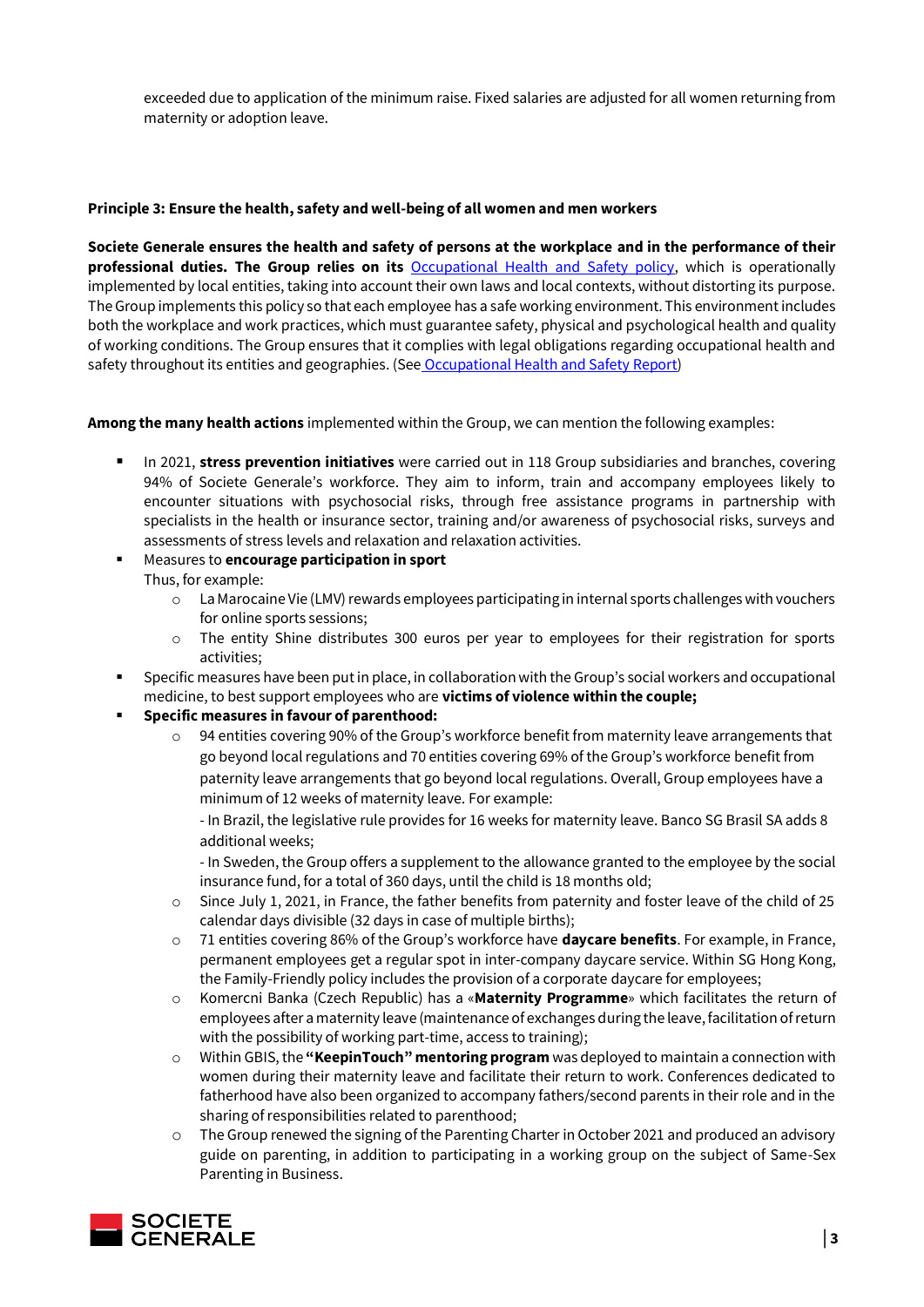**Among the many safety actions** implemented within the Group, we can mention the following examples:

- Banque Courtois integrates security and **incivility management** into the employees' trainings given by the security managers in agencies;
- Within Societe Generale SA in France, **programs to prevent commercial aggressions** are organized, through mandatory training in the network of agencies and a psychological support system for employees who are victims of armed robbery or commercial assault;
- Due to the health situation, **specific safety measures** have been put in place within the Group entities based on the identified needs. Thus, for example:
	- o SG Benin has created a Health, Health and Safety Committee in order to support and raise employees' awareness of the **barrier gestures;**
	- o The teams in charge of real estate and security in central Paris have put in place the **necessary measures to apply the health rules** (mask and gel availability, posted safety instructions, floor marking and direction of travel to ensure social distancing). A **flow management tool** has also been implemented to regulate the flow of arrivals and departures in buildings, in corporate restaurants and to best ensure social distancing.

**Many actions in terms of well-being at work are deployed throughout the Group**, as part of the global program of quality of life at work ("Life at Work"). This programme includes the promotion of teleworking, flexible working hours and the signing of a charter on the work-life balance by the General Management. This year, the actions were mainly focused on the following topics:

- $\circ$  Change management linked to the implementation of the extension of telework by setting up a comprehensive support system. In addition, a hybrid work guide has been made available to employees and a cycle of digital conferences on topics such as resilience or motivation in difficult environments has been organized;
- o Managerial transformation with the establishment of workshops aimed at understanding the challenges related to distancing and detecting weak signals from employees in order to create positive rituals and detect emotional symptoms (anxiety, sadness, irritability, etc.), cognitive symptoms (difficulty concentrating, low self-esteem, etc.), behavioural symptoms (absence, avoidance, laconic response, atypical work schedules, etc.);
- $\circ$  The identification of psychosocial risks through the provision, for example, of a guide and video clips.

#### **Principle 4: Promote education, training and professional development for women**

#### **Societe Generale is involved in many initiatives in support of women's education, training and development in the Group.**

Among the many actions taken in favour of women, we can mention the following examples:

- **The deployment of mentoring and leadership programs to promote women in business:** 
	- $\circ$  The implementation of leadership development programs specifically aimed at women are proposed in the image of the WILL (Women in Leadership) program for the Group's female talents;
	- $\circ$  ALD Automotive Italy continues its partnership with Professional Women's Network, which promotes gender-balanced leadership and develops mentoring programs for talented employees;
	- o A sponsorship program involving members of the Asia-Pacific Executive Committee and female talent is being implemented to promote the development of their careers;

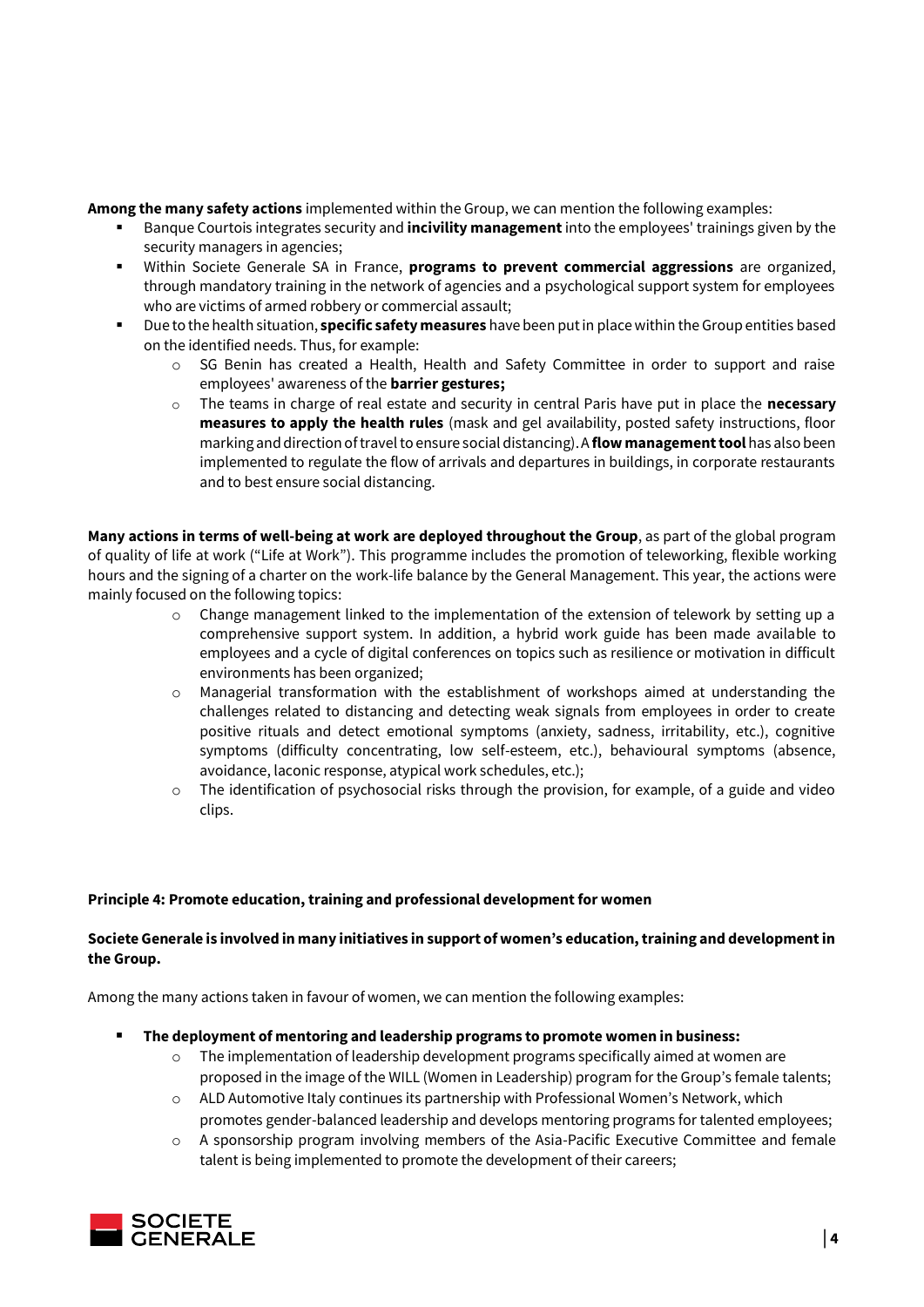o For its part, SG Dubai is an active member of the **mentoring program for women entrepreneurs in the Middle East**, within the framework of the UN Global Compact, and anchors this commitment of the Group to its local partners.

# ▪ **Promoting gender diversity:**

- $\circ$  The Mix & Win network welcomes women and men to exchange on the subject of gender diversity during workshops and conferences;
- o The Women in GLBA (Global Banking Advisory) network facilitated several workshops to identify levers for action in favour of gender equality and support the entity to define its priorities for action in the area of Diversity;
- o SG Dubai has again rolled out the **KYWE - DATA4YOURFUTURE** (Know Your Women Employee) program, which aims to better understand colleagues' goals, challenges, needs and track their progress. This is a 16-month coaching and personal development training program dedicated to women;
- o In the Czech Republic, Kormercni Banka introduces a 30% rate of female applications for managerial positions and requires the presence of at least one woman during interviews for the recruitment of managers.

#### **Principle 5: Implement enterprise development, supply chain and marketing practices that empower women**

#### **Societe Generale promotes the development of female entrepreneurship.**

- This year, Societe Generale has joined forces with the **[Women in Africa Philanthropy](https://wia-initiative.com/wia-philanthropy/)** (WIA) Foundation to support women's entrepreneurship in Africa. The objective of this fund is to promote the dissemination of education in the field of economic development and the training of future creators of innovative enterprises. Each year, 54 women entrepreneurs from each of the 54 countries of the continent are selected on application to benefit from support, coaching and media coverage around their activity. In 2021, Women in Africa Philanthropy rolled out its 2030 plan and increased the number of beneficiaries by 10 times. As a result, 540 candidates received training and support. This initiative aims to support more than 10,000 women entrepreneurs and indirectly help create 100,000 jobs by 2030;
- Societe Generale subsidizes **Adie**, a pioneering microcredit association in France and Europe, to promote women's entrepreneurship at both national and local levels ;
- Societe Generale is a sponsor of the **Female Fintech Challenge**, a competition for women-led startups looking to raise funds and develop their networks. In this way, the Group supports women carrying innovative projects and encourages them to get started.

**Societe Generale encourages its suppliers and sellers to implement a gender equality strategy or policy.** For example, in calls for tenders on categories of purchases identified as being at risk in terms of discrimination, the Group evaluates and weighs in the overall evaluation of the tenders the supplier practices in terms of gender equality. Certain criteria such as the signing of an agreement on equal opportunities, the Gender Index, the share of women in senior management or the actions implemented in terms of remuneration or professional development are analysed. **Societe Generale develops financial products and services, which target a female clientele or the promotion of gender equality, this includes:**

- Everyday banking and insurance products with Socially Responsible Investment (SRI) indices aimed at promoting professional equality. For example, in early 2021, Societe Generale launched a **new 100% responsible savings offer for** all its customers. The proposed new investment solutions will systematically integrate social and environmental issues, including the consideration of the criterion of gender equality in companies;
- **Charity payment cards**. There is notably the *October Rose card*, which supports the Curie Institute in its fight against breast cancer and the *Care* card which allows to support female entrepreneurship through training in business management, to help women refugees from war, or fight violence and harassment at work. With each payment made with these charity collection cards, Societe Generale pays 5 cents € to the partner institution.

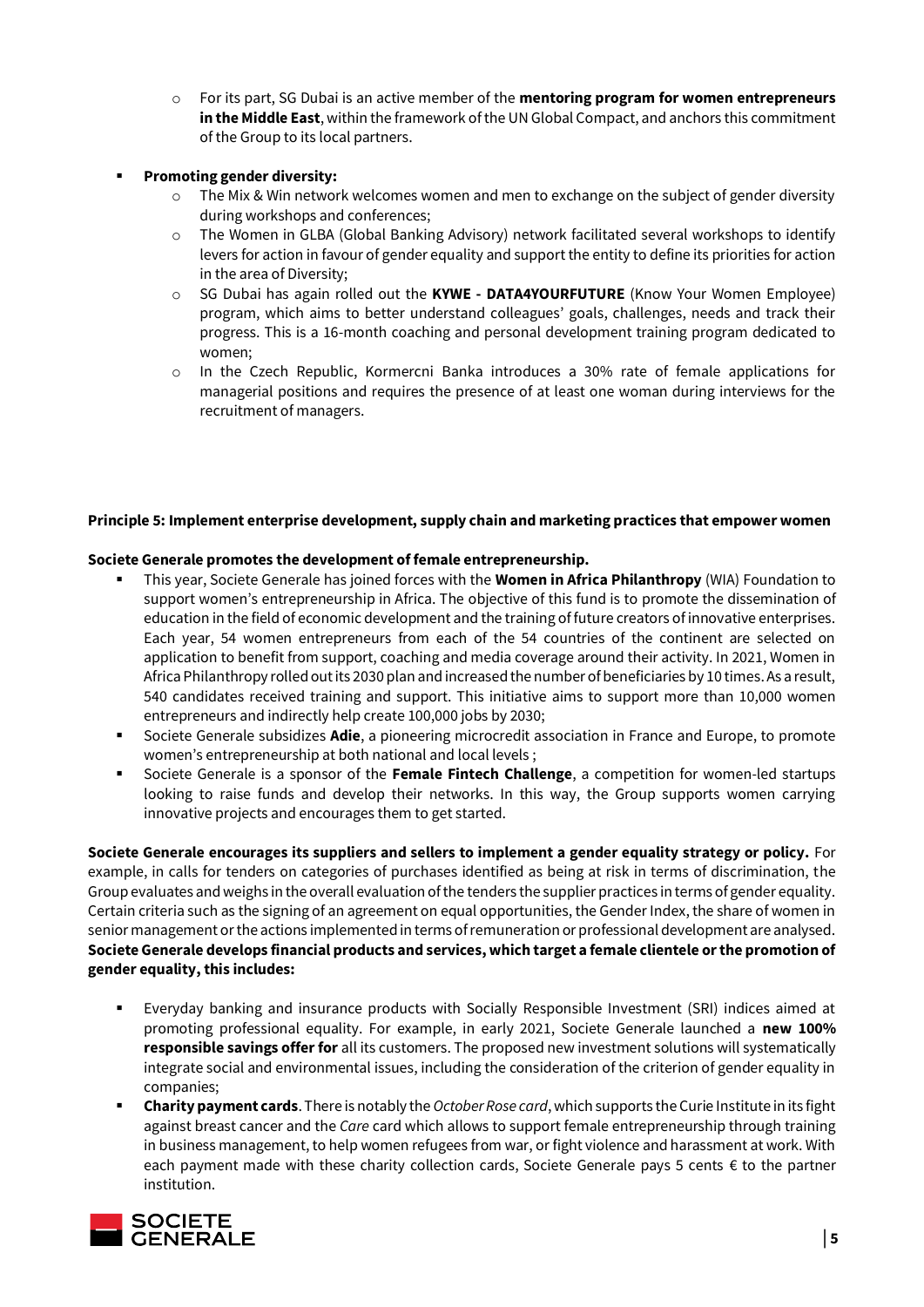▪ Societe Generale is a partner of the Initiative France associative network, which manages a women's initiative guarantee fund (FGIF) to guarantee bank loans for women who want to start or take over a business.

#### **Finally, since 2018, Societe Generale has been a signatory to the FAIRe programme of the Union des Marques (UDM) and has engaged in a progress approach based on 15 commitments for responsible communication, including:**

- A **commitment around the recurrence of stereotypes**. The Group applies to all of its communication media the sterotype recurrence identification grid provided by the UDM. Various indicators are monitored and evaluated by the UDM, such as the assignment of a stereotyped activity or visual to the woman or man or the referral to a sterotypized role of the woman. The goal is to ensure that sexist and harmful stereotypes are removed.
- A **commitment linked to the integration of social and environmental parameters** in the selection of the Group's communication partners.

# **Principle 6: Promote equality through community initiatives and advocacy**

## **Societe Generale promotes gender equality through the actions of its Corporate Foundation, which invests in associations working for women's entrepreneurship, the empowerment of girls and women and social diversity.**

In 2021, the Societe Generale Group decided to pool its corporate philanthropy in the fields of solidarity and music within a single corporate Foundation: Societe Generale The Future is You Foundation.

Societe Generale The Future is You Foundation supports projects with a positive and lasting impact in the Group's countries of establishment, mainly in France and on the African continent. The Foundation has an annual budget of €7 million to carry out its activities.

This year, the **Foundation** renewed its support for several associations, including:

- Rev'Elles offers innovative guidance assistance programmes for young women from modest backgrounds;
- **DesCodeuses** promotes the inclusion of women in the IT and digital sectors through training and empowerment;
- **Claire Amitié** welcomes and trains young women from all countries in precarious situations to become FREE: Women Responsible Epanouies and Entrepreneurs;
- **Social Builder** trains women in digital skills and tech professions through orientation, training and vocational integration actions. The Foundation offered employees mentoring the beneficiaries and donated fifty refurbished computers;
- **Empow'Her** provides personalized support to women who want to lead an entrepreneurship project in France and around the world. The association promotes the social and economic empowerment of women.

#### **Principle 7: Measure and publicly report on progress to achieve gender equality**

Societe Generale communicates on its actions in favour of gender equality in the Group's Universal Registration [Document,](https://www.societegenerale.com/sites/default/files/documents/2022-03/Universal-Registration-Document-2022.pdf#page=316) its Integrated Report, its institutional website, its reports on wage gaps in the United Kingdom-Uni, or its corporate balance sheet for Societe Generale SA in France. These reports include gender-differentiated indicators. In addition, the Group publishes a [Diversity and Inclusion](https://www.societegenerale.com/sites/default/files/documents/2022-04/Diversity%20and%20Inclusion%20Report%20-%20FY2021%20-%20EN.pdf) report, which summarises the main indicators, policies and actions in favour of equal opportunities for women and men.